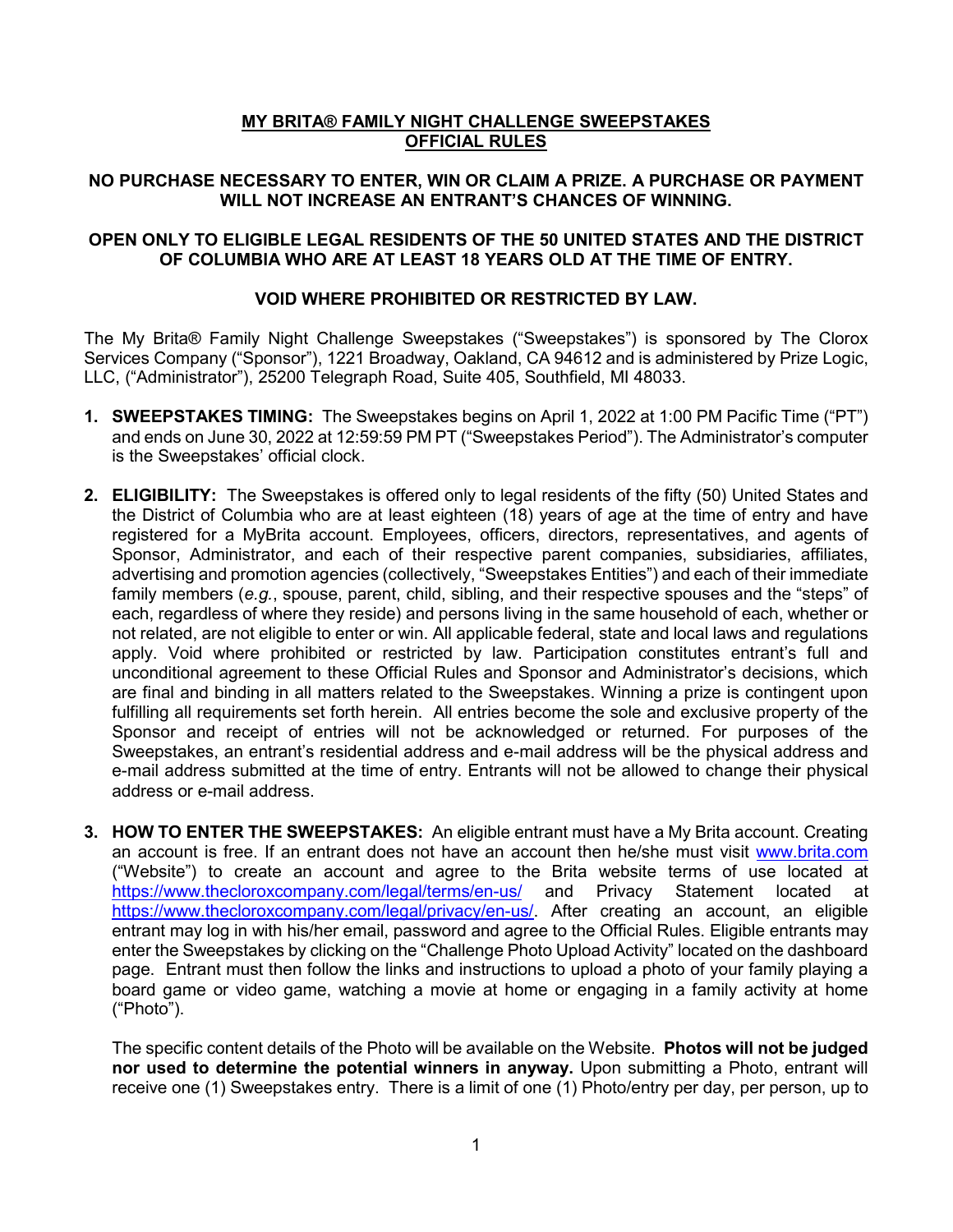ten (10) total Photos/entries during the entire Sweepstakes Period. All Photos must comply with the photo guidelines and restrictions as set forth in these Official Rules..

By submitting a Photo, entrant grants Sponsor and its agents an unlimited, worldwide, irrevocable, perpetual license and right, but not obligation, to publish, reproduce, exhibit, use, publicly display, distribute, edit, crop or otherwise exploit and create derivative works of the Photo (as well as any name or likeness embodied therein) in any way, in any and all media, now known or hereafter devised, without limitation, and without further consideration or approvals.

Each entrant waives any intellectual property rights, publicity/privacy rights or other legal or moral rights relating to such use. BY SUBMITTING A PHOTO, ENTRANT AGREES THAT THE PHOTO, ALONG WITH HIS/HER FIRST NAME, AND LAST INITIAL, MAY BE POSTED ON THE WEBSITE, OTHER SOCIAL MEDIA PLATFORMS, INCLUDING BUT NOT LIMITED TO OTHER PAGES ON FACEBOOK, TWITTER, ETC., THE INTERNET, TELEVISION, RADIO, AND PRINT AT SPONSOR'S SOLE DISCRETION, AND ENTRANTS ACKNOWLEDGE THAT THEIR PHOTO MAY BE REPOSTED BY THE PUBLIC OR OPEN TO PUBLIC COMMENTARY, FOR WHICH SPONSOR AND THE PROGRAM ENTITIES SHALL NOT BE LIABLE.

**By submitting a Photo, each entrant warrants and represents the following with respect to his/her Photo: (a) Entrant is the sole and exclusive owner of the Photo; (b) the Photo is 100% original and entrant's own creation; (c) the Photo will not infringe on any rights of any third parties; and (d) that entrant has not and will not take any action that interferes with the rights granted to Sponsor under these Official Rules.**

Photo guidelines and restriction:

- Must be in one of the following formats: .JPG, .JPEG, .GIF, or .PNG.
- Must not exceed 5 MB;
- Must not contain material that violates or infringes another's rights, including, but not limited to, privacy, publicity or intellectual property rights, including copyright infringement, or legal or moral rights of any third party, living or deceased;
- Must not disparage Sponsor, Administrator or any other person or party affiliated with the promotion and administration of this Sweepstakes;
- Must not include any personally identifiable information;
- Must be the original work of the entrant and must not contain images or artwork, music, quotes, parodies or other materials not created by entrant;
- Must not feature brand names, logos or trademarks in any other element of the entry or image, other than Sponsor's trademarks to which Sponsor grants entrant a limited license to use solely for purposes of this Sweepstakes;
- Must not have been submitted previously in a promotion or contest of any kind and has not been exhibited or distributed currently or previously in any media;
- Must not contain, facilitate, reference, or use material that is fraudulent, inappropriate, indecent, lewd, pornographic, obscene, hateful, tortious, defamatory, slanderous or libelous;
- Must not contain, facilitate, reference or use material that contains prohibited content which shall include, but is not limited to content that promotes, suggests, or encourages:
	- $\circ$  gambling, including without limitation, any content related to online casinos, sports books, bingo or poker;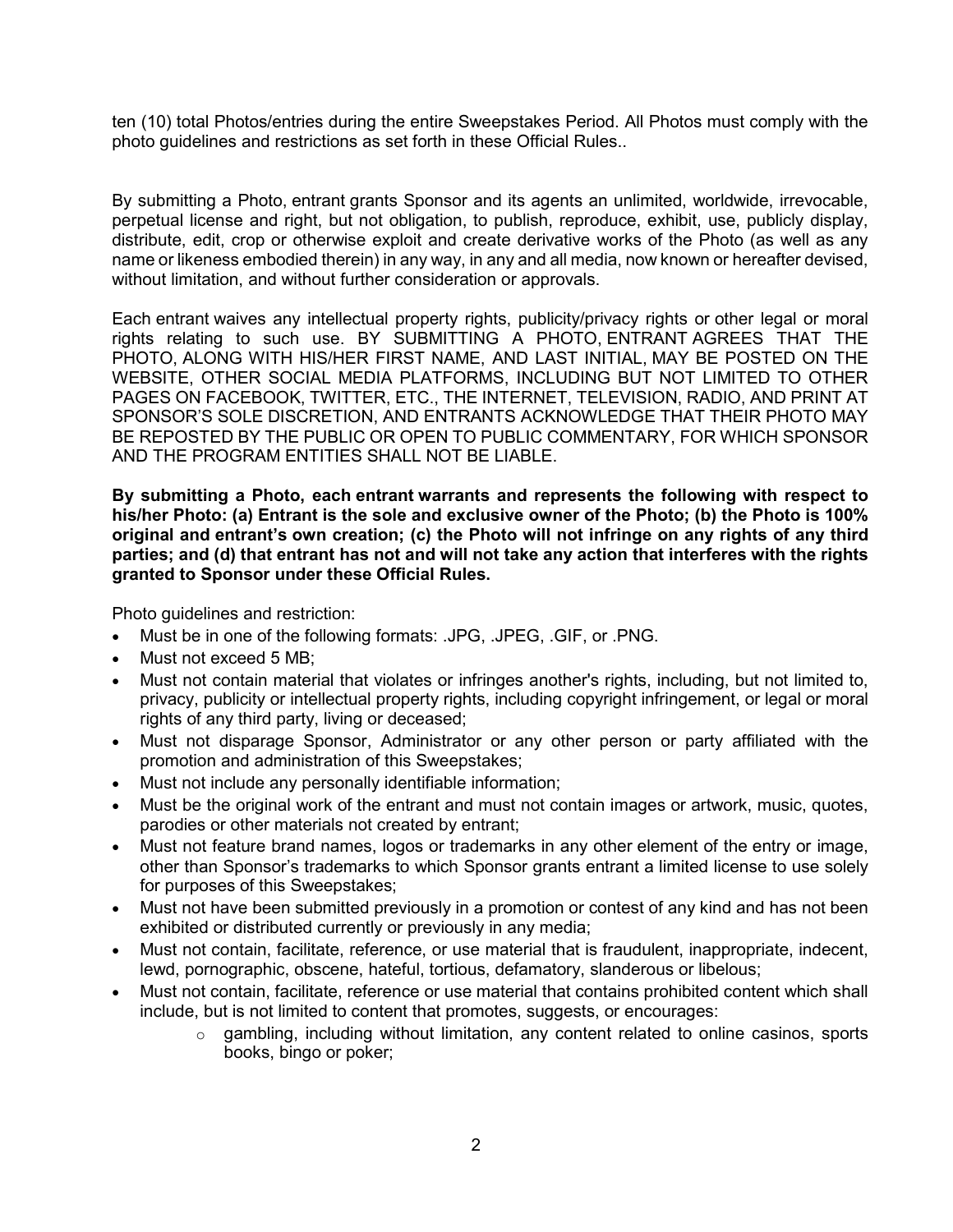- $\circ$  the use of firearms/weapons/ammunition, any illegal drugs, prostitution, pornography, nudity, profanity or other adult content, violence, or the use of alcohol or tobacco products;
- $\circ$  the taking up of arms against any person, government or entity or otherwise challenge or seek to overthrow any government;
- Must not contain any viruses, spyware, malware, or other malicious components that are designed to harm the functionality of a computer in any way;
- Must not contain, facilitate, reference, or use material that promotes bigotry, racism, hatred or harm against any group or individual or promotes discrimination based on race, gender, ethnicity, religion, nationality, disability, sexual orientation, political orientation, citizenship, ancestry, marital status, or age; and
- Must not contain material that is unlawful, in violation of or contrary to the laws or regulations in any jurisdiction where the Photo was created.

Entrant must have approval from any persons appearing in the Photo and be able to provide express written consent of every such person appearing in the Photo to Sponsor and/or Administrator if requested.

**NOTE:** If any Photo fails to comply with any of these Photo guidelines and requirements or any other provisions of these Official Rules, Sponsor/Administrator reserve the right to disqualify the entrant's Photo and he/she will not be eligible to win.

**IMPORTANT:** MESSAGE AND DATA RATES MAY APPLY IF AN ENTRANT ENTERS THIS SWEEPSTAKES ON HIS/HER MOBILE DEVICE. NOT ALL MOBILE TELEPHONE/WIRELESS PROVIDERS CARRY THE SERVICE NECESSARY TO PARTICIPATE IN THESE SWEEPSTAKES. ENTRANTS SHOULD CONSULT THEIR WIRELESS PROVIDER'S PRICING PLANS. MOBILE ENTRY IS NOT REQUIRED TO ENTER OR WIN A PRIZE IN THIS SWEEPSTAKES.

**4. RANDOM DRAWING:** On or about July 1, 2022, Administrator will select the potential winner from among all eligible entries received. The winner is deemed to be a potential winner, pending verification of the entrant's eligibility and compliance with these Official Rules as determined by Sponsor or Administrator, at their sole and absolute discretion.

## **5. PRIZE, APPROXIMATE RETAIL VALUE ("ARV"), AND ODDS OF WINNING:**

- **A. Prize (1):** The prize includes one (1) popcorn maker, one (1) movie projector, one (1) blanket, and six (6) Brita Premium Filtering Water Bottles, hard-sided plastic, (collectively, the "Prize"). There will be no more than one (1) Prize during the entire Sweepstakes Period. The ARV of the Prize is \$852.61.
- **B. Odds of Winning/Limit:** The odds of winning the prize depend on the number of eligible Sweepstakes entries received during the Sweepstakes Period.
- **C. General Conditions:** In no event will more than one (1) Prize, be awarded. If, for any reason, more prize notifications are sent (or more claims are received) than the number of prizes offered, as set forth in these Official Rules, Sponsor reserves the right to award the intended number of prizes through a random drawing from among all eligible prize claims received. Specific details of each Prize component will be determined by Sponsor in its sole discretion.All costs and expenses not specifically included herein are solely the winner's responsibility.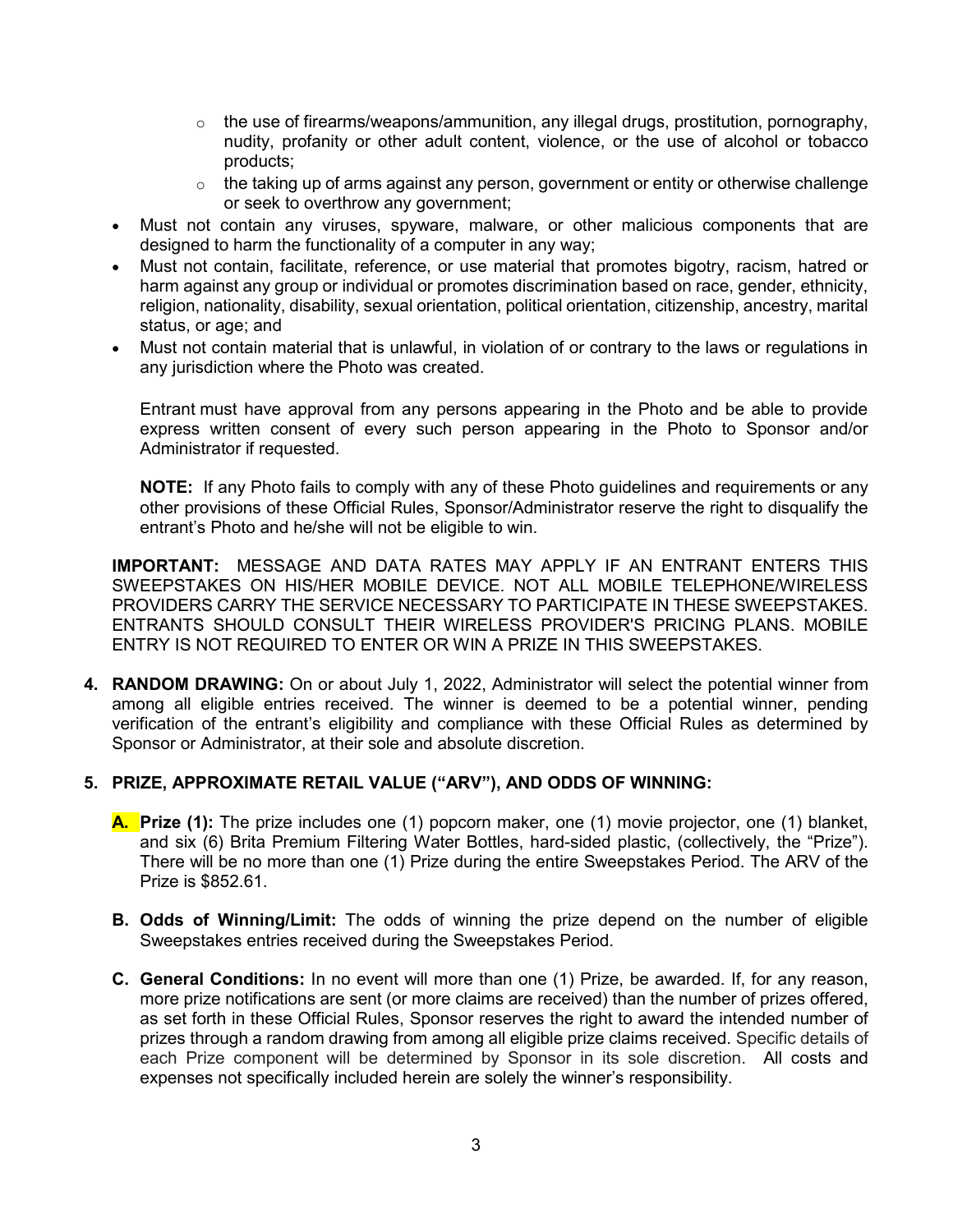**6. HOW TO CLAIM THE PRIZE:** The potential winner will be notified via e-mail by Sponsor or its authorized designee at the e-mail address provided at the time of registration. Before being declared the winner, the potential Prize winner will be required to execute an Affidavit of Eligibility/Liability & Publicity Release and tax acknowledgment ("Affidavit") sent with the e-mail notification. The potential Prize winner must return a fully executed and notarized Affidavit to the Sponsor or its authorized designee within seven (7) calendar days from the date it is postmarked as being sent to the potential winner or the prize may (in Sponsor's sole discretion) be forfeited. If the potential winner is disqualified, found to be ineligible or not in compliance with these Official Rules, declines to accept the prize, or in the event that the potential Prize winners fail to return an executed and notarized Affidavit within the seven (7) calendar day deadline, the prize may be forfeited, and in the Sponsor's sole discretion, the forfeited prize may be awarded to an alternate winner, selected in a random drawing from among all remaining eligible entries, as determined by Sponsor in its sole discretion. A good-faith attempt will be made to award and deliver all prizes.If, after a good-faith attempt, Sponsor is unable to award or deliver the prize, the prize may not be re-awarded.

WINNER WILL BE ISSUED A FORM 1099 FOR TAX PURPOSES IN THE AMOUNT OF THE ACTUAL RETAIL VALUE OF A PRIZE AND MUST SUBMIT HIS OR HER SOCIAL SECURITY NUMBER, AS REQUIRED BY LAW. ALL FEDERAL, STATE AND LOCAL TAXES IMPOSED ON THE ACCEPTANCE OF A PRIZE ARE SOLELY THE RESPONSIBILITY OF THE WINNER.

Sponsor will attempt to notify the potential winner as set forth above, but Sponsor is not responsible for any undelivered emails, including without limitation e-mails that are not received because of a winner's privacy or spam filter settings which may divert any Sweepstakes e-mail, including any winner notification e-mail, to a spam or junk folder. The right to receive the prize is non-assignable, non-transferable and no prize substitution or exchange will be allowed, except by Sponsor, who reserves the right to substitute a prize of equal or greater value in case of unavailability of a prize or force majeure, at Sponsor's sole and absolute discretion. All other costs and expenses not expressly set forth herein shall be solely the winner's responsibility. Prize will be fulfilled within 6 to 8 weeks from verification of winner's eligibility. Sweepstakes Entities shall not be held responsible for any delays in awarding a prize for any reason.

**7. LIMITATION OF LIABILITY:** By participating in this Sweepstakes, entrants agree that the Sweepstakes Entities, and each of their respective affiliates, subsidiaries, representatives, consultants, contractors, legal counsel, advertising, public relations, promotional, fulfillment and marketing agencies, website providers and each their respective officers, directors, stockholders, employees, representatives, designees and agents ("Released Parties") are not responsible for: (i) lost, late, incomplete, stolen, misdirected, postage due or undeliverable e-mail/text notifications or postal mail; (ii) any computer, telephone, satellite, cable, network, electronic or Internet hardware or software malfunctions, failures, connections, or availability; (iii) garbled, corrupt or jumbled transmissions, service provider/network accessibility, availability or traffic congestion; (iv) any technical, mechanical, printing or typographical or other error; (v) the incorrect or inaccurate capture of registration information or the failure to capture, or loss of, any such information; (vi) any error, omission, interruption, deletion, defect, delay in operation or transmission, communications line failure, technical error, theft or destruction or unauthorized access to the Sweepstakes; (vii) any injury or damage, whether personal or property, to entrants or to any person's computer related to or resulting from participating in the Sweepstakes and/or accepting a prize; and (viii) entries that are late, forged, lost, misplaced, misdirected, tampered with, incomplete, deleted, damaged, garbled or otherwise not in compliance with the Official Rules. Further, the Sweepstakes Entities are not responsible for any unanswered or undeliverable winner notifications.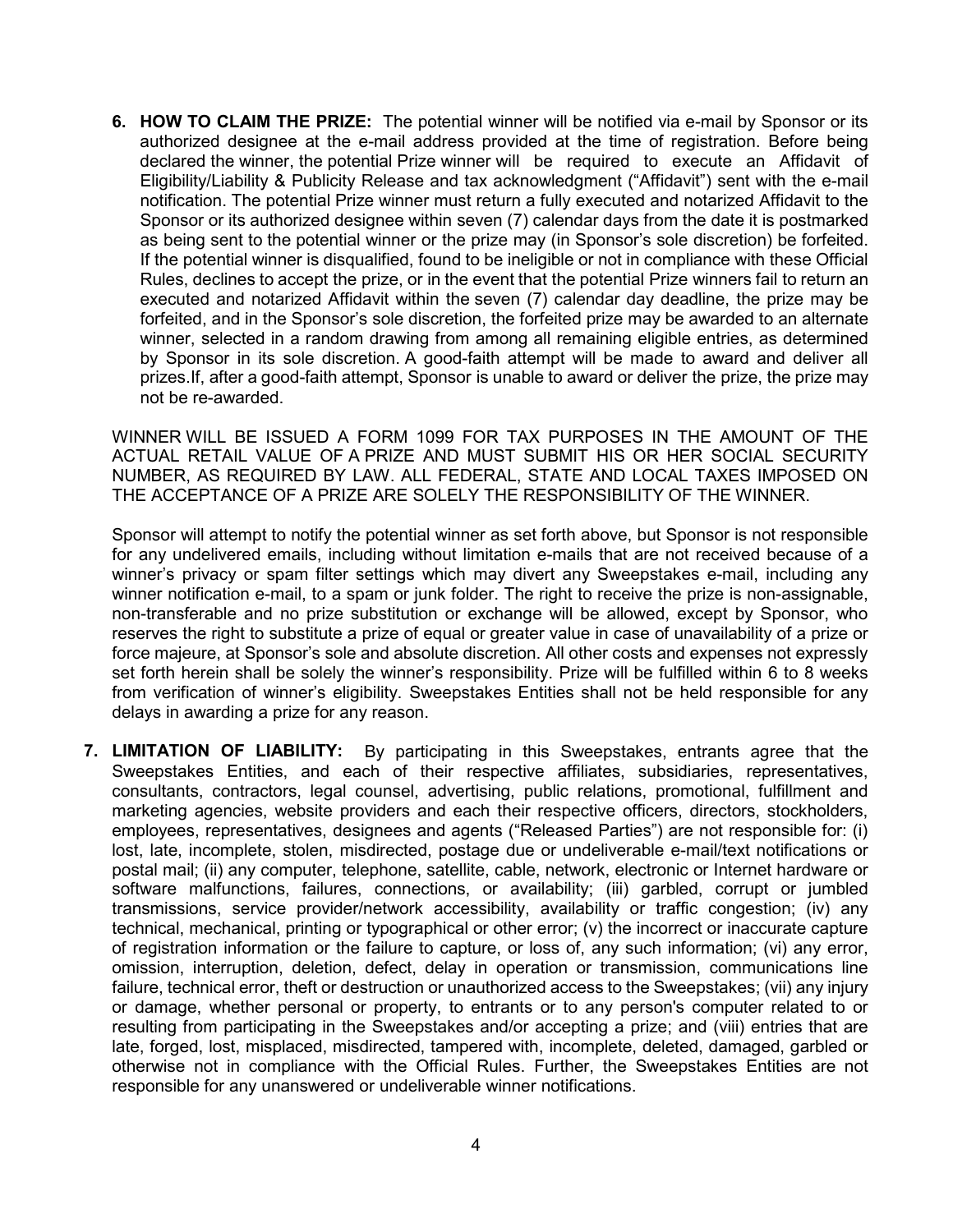By entering the Sweepstakes, each entrant agrees: (i) to be bound by these Official Rules, including entry requirements; (ii) to waive any rights to claim ambiguity with respect to these Official Rules; (iii) to waive all of his/her rights to bring any claim, action or proceeding against any of the Released Parties in connection with the Sweepstakes; and (iii) to forever and irrevocably agree to release and hold harmless each of the Released Parties from any and all claims, lawsuits, judgments, causes of action, proceedings, demands, fines, penalties, liability, costs and expenses (including, without limitation, reasonable attorneys' fees) that may arise in connection with: (a) the Sweepstakes, including, but not limited to, any Sweepstakes-related activity or element thereof, and the entrant's entries, participation or inability to participate in the Sweepstakes; (b) the violation of any third-party privacy, personal, publicity or proprietary rights; (c) acceptance, attendance at, receipt, travel related to, participation in, delivery of, possession, defects in, use, non-use, misuse, inability to use, loss, damage, destruction, negligence or willful misconduct in connection with the use of a prize (or any component thereof); (d) any change in the prizing (or any components thereof); (e) human error; (f) any wrongful, negligent, or unauthorized act or omission on the part of any of the Released Parties; (g) lost, late, stolen, misdirected, damaged or destroyed prizing (or any element thereof); or (h) the negligence or willful misconduct by entrant.

If, for any reason, the Sweepstakes is not capable of running as planned, Sponsor reserves the right, at its sole and absolute discretion, to cancel, terminate, modify or suspend the Sweepstakes and/or proceed with the Sweepstakes, including the selection of a winner in a manner it deems fair and reasonable, including the selection of a winner from among eligible entries received prior to such cancellation, termination, modification or suspension. In no event will more than one (1) prize be awarded than are stated in these Official Rules. In the event that, due to technical, typographical, mechanical or other errors, there are more winners than are stated in these Official Rules, a random drawing among the claimants will be held to determine the winner. If for any reason, including but not limited to an administrative, printing, production, computer or other error or due to technical difficulties or incorrect announcements of any kind, more winning messages are distributed, or more prizes are claimed than the one (1) intended prize to be awarded according to these Official Rules, the intended prize will be awarded in a random drawing from among all verified prize claims received.

Without limiting the foregoing, everything regarding this Sweepstakes, including the prizes, are provided "as is" without warranty of any kind, either express or implied, including but not limited to, the implied warranties of merchantability, fitness for a particular purpose or non-infringement.

**8. DISPUTES: THIS SWEEPSTAKES IS GOVERNED BY, AND WILL BE CONSTRUED IN ACCORDANCE WITH, THE LAWS OF THE STATE OF MICHIGAN, AND THE FORUM AND VENUE FOR ANY DISPUTE SHALL BE IN THE OAKLAND COUNTY, MICHIGAN. IF THE CONTROVERSY OR CLAIM IS NOT OTHERWISE RESOLVED THROUGH DIRECT DISCUSSIONS OR MEDIATION, IT SHALL THEN BE RESOLVED BY FINAL AND BINDING ARBITRATION ADMINISTERED BY THE AMERICAN ARBITRATION ASSOCIATION IN ACCORDANCE WITH ITS ARBITRATION RULES AND PROCEDURES OR SUBSEQUENT VERSIONS THEREOF ("AAA RULES"). THE AAA RULES FOR SELECTION OF AN ARBITRATOR SHALL BE FOLLOWED, EXCEPT THAT THE ARBITRATOR SHALL BE EXPERIENCED AND LICENSED TO PRACTICE LAW IN MICHIGAN. ALL PROCEEDINGS BROUGHT PURSUANT TO THIS PARAGRAPH WILL BE CONDUCTED IN OAKLAND COUNTY, MICHIGAN. THE REMEDY FOR ANY CLAIM SHALL BE LIMITED TO ACTUAL DAMAGES, AND IN NO EVENT SHALL ANY PARTY BE ENTITLED TO RECOVER PUNITIVE, EXEMPLARY, CONSEQUENTIAL OR INCIDENTAL DAMAGES OR HAVE DAMAGES MULTIPLIED OR OTHERWISE INCREASED, INCLUDING ATTORNEYS' FEES OR OTHER SUCH RELATED COSTS OF BRINGING A CLAIM, OR TO RESCIND THIS AGREEMENT OR SEEK INJUNCTIVE OR ANY OTHER EQUITABLE RELIEF. ENTRANTS AGREE THAT THE RIGHTS AND**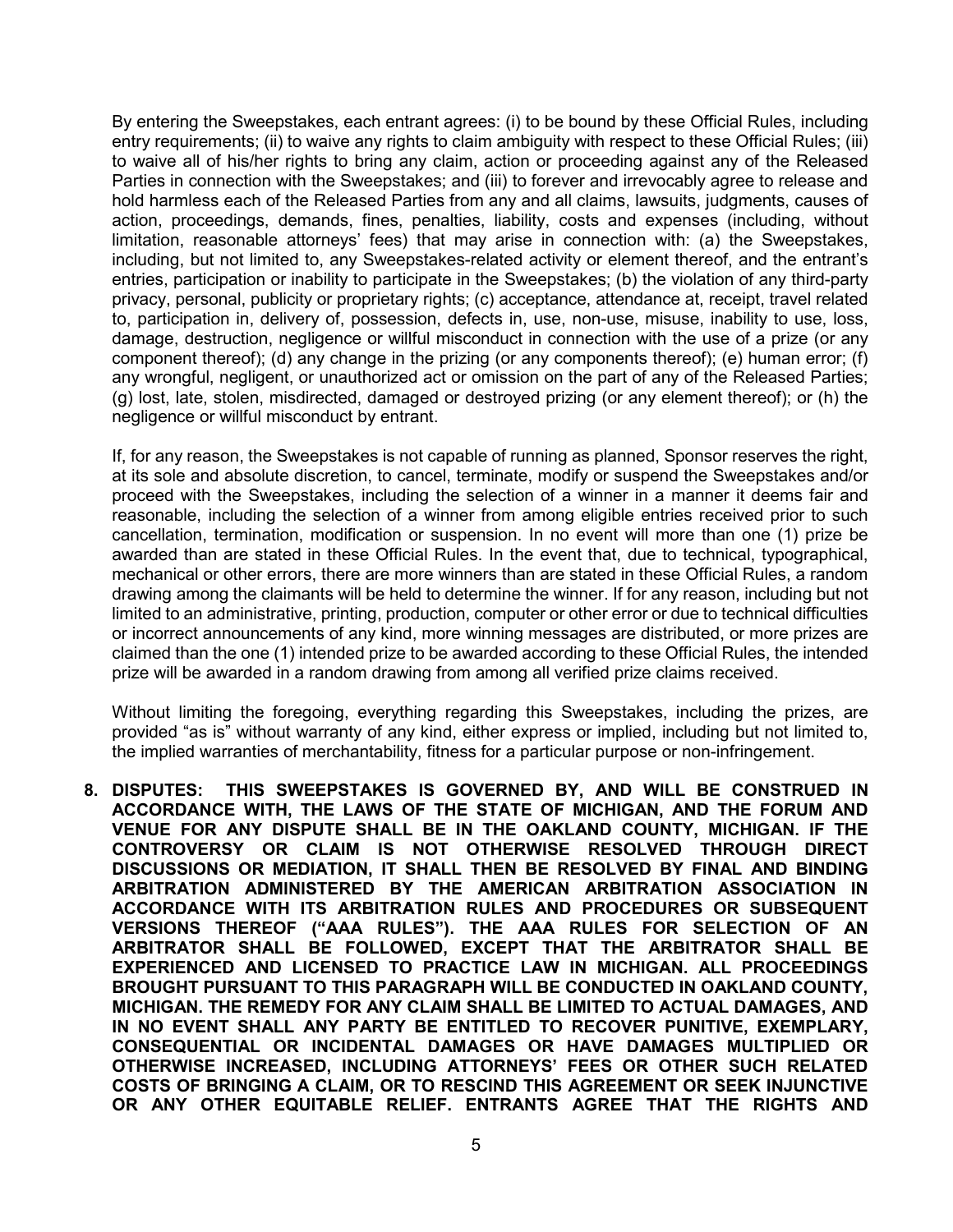**OBLIGATIONS OF ANY ENTRANT AND/OR SWEEPSTAKES ENTITIES AND/OR ANY OTHER PARTY SHALL BE RESOLVED INDIVIDUALLY, WITHOUT RESORT TO ANY FORM OF CLASS ACTION. ANY DEMAND FOR ARBITRATION MUST BE FILED WITHIN ONE (1) YEAR FROM THE END OF THE SWEEPSTAKES PERIOD, OR THE CAUSE OF ACTION SHALL BE FOREVER BARRED.** 

- **9. PRIVACY:** Sponsor's Privacy Policy is available at: [http://www.thecloroxcompany.com/legal/privacy/en-us/.](http://www.thecloroxcompany.com/legal/privacy/en-us/)
- **10. PUBLICITY RIGHTS:** By participating in the Sweepstakes and/or accepting a prize, each entrant agrees to allow the Sponsor and/or the Sponsor's designee the perpetual right to use his/her name, address (city and state), biographical information, photos, picture, portrait, likeness, voice, and/or statements regarding the Sweepstakes and/or Sponsor for promotion, trade, commercial, advertising and publicity purposes, at any time or times, in all media now known or hereafter discovered, including, but not limited to, live television, worldwide, on the World Wide Web and Internet, without notice, review or approval and without additional compensation, except where prohibited by law.
- **11. GENERAL:** Any attempted form of participation in this Sweepstakes other than as described herein is void. Sponsor and Administrator reserve the right to disqualify any entrant found or suspected, in their sole and absolute discretion, to be tampering with the operation of the Sweepstakes; to be acting in violation of these Official Rules; or to be acting in an unsportsmanlike manner or with the intent to disrupt the normal operation of this Sweepstakes. Any attempted form of participation in this Sweepstakes other than as in these Official Rules is void. If it is discovered that a person has registered or attempted to register more than once using multiple phone numbers, e-mail addresses, residential addresses, multiple identities, IP addresses, use of proxy servers, or like methods, all of that person's entries will be declared null and void and that person will not be awarded any prize that he/she might have been entitled to receive. Any use of robotic, automatic, macro, programmed, third party or like methods to participate in the Sweepstakes will void any attempted participation effected by such methods and the disqualification of the individual utilizing the same. Entrants and/or potential winners may be required to provide proof of identification and eligibility as required by Sponsor or Administrator In the event of a dispute as to the identity of a winner, the winning entry will be declared made by the authorized account holder of the e-mail address submitted on the registration form associated with such entry. "Authorized account holder" is defined as the natural person who is assigned to an e-mail address by an Internet access provider, online service provider or other organization (e.g., business, educational institution) that is responsible for assigning email addresses for the domain associated with the submitted email address. Each entrant may be required to show proof of being an authorized account holder. **CAUTION: ANY ATTEMPT TO DELIBERATELY DAMAGE ANY WEBSITE OR UNDERMINE THE LEGITIMATE OPERATION OF THE SWEEPSTAKES IS A VIOLATION OF CRIMINAL AND CIVIL LAWS. SHOULD SUCH AN ATTEMPT BE MADE, THE SPONSOR RESERVES THE RIGHT TO SEEK DAMAGES OR OTHER REMEDIES FROM ANY SUCH PERSON(S) RESPONSIBLE FOR THE ATTEMPT TO THE**  FULLEST EXTENT PERMITTED BY LAW. If any provision of these Official Rules or any word, phrase, clause, sentence, or other portion thereof should be held unenforceable or invalid for any reason, then that provision or portion thereof shall be modified or deleted in such manner as to render the remaining provisions of these Official Rules valid and enforceable. The invalidity or unenforceability of any provision of these Official Rules or the prize documents will not affect the validity or enforceability of any other provision. No entrant shall have the right to modify or amend these Official Rules. Sponsor's failure to enforce any term of these Official Rules shall not constitute a waiver of that provision and such provision shall remain in full force and effect. All entries and/or materials submitted become the property of Sponsor and will not be returned. In the event of any conflict with any Sweepstakes details contained in these Official Rules and Sweepstakes details